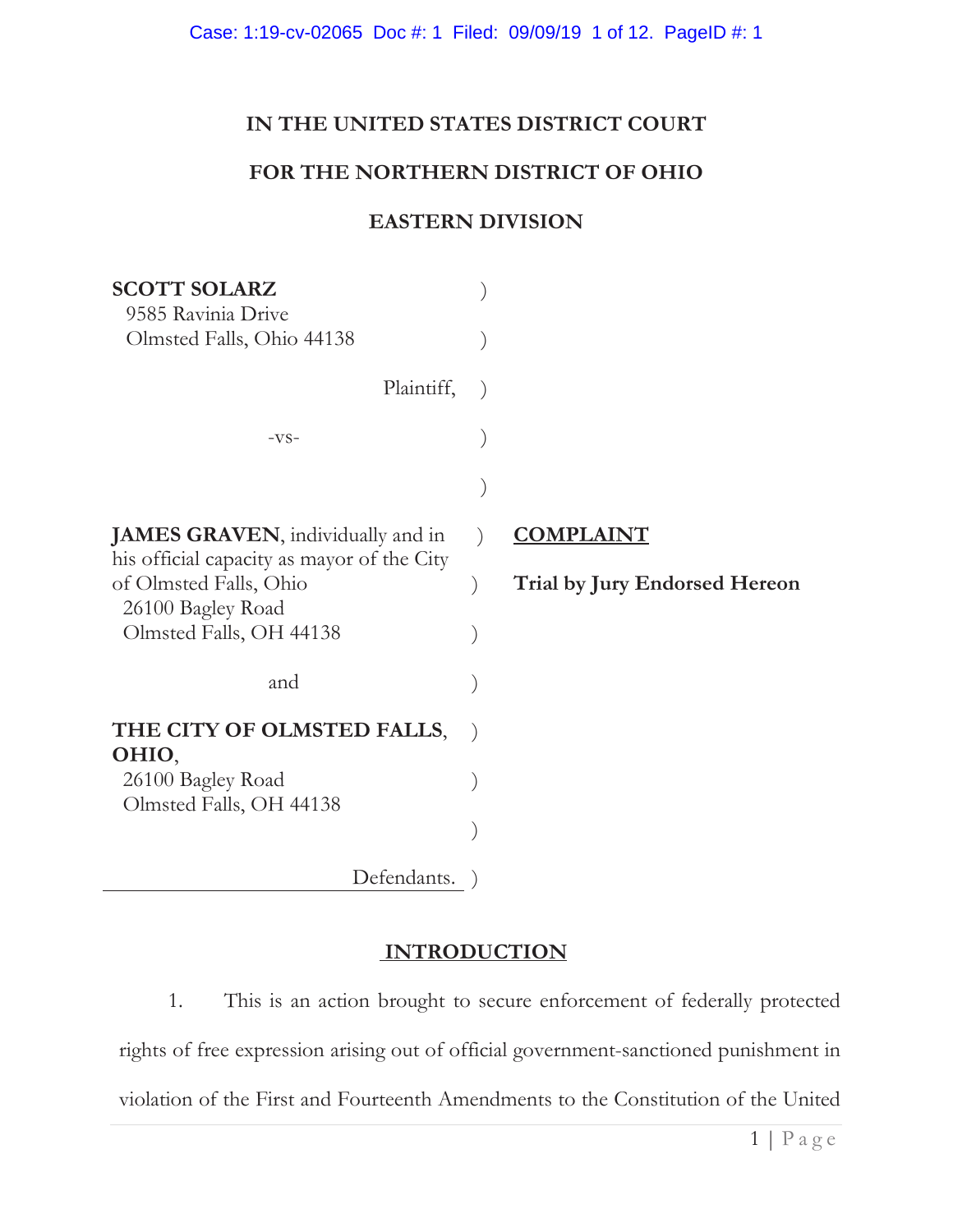#### Case: 1:19-cv-02065 Doc #: 1 Filed: 09/09/19 2 of 12. PageID #: 2

States in which the plaintiff, Scott Solarz, seeks declaratory, preliminary and permanent injunctive relief and damages.

### **CLAIMS AND JURISDICTION**

2. This action is initiated pursuant to the Civil Rights Act of 1871, 42 U.S.C. §1983, to redress the deprivation under color of statue, ordinance, regulation, custom or usage of rights, privileges and immunities secured to plaintiff under the First and Fourteenth Amendments to the United States Constitution. Jurisdiction is invoked pursuant to 28 U.S.C §§ 1331 and 1343(3) and (4). To the extent declaratory relief is sought, claims are asserted pursuant to 28 U.S.C. §§ 2201 and 2203.

3. At all times relevant to this complaint, Defendants have acted under color of law and under color of the statutes, ordinances, charter, regulations, customs and usages of the City of Olmsted Falls, Ohio.

### **PARTIES**

4. Plaintiff Scott Solarz is a citizen of the United States who resides with his family in the City of Olmsted Falls, Ohio.

5. Defendant James Graven is the Mayor of the City of Olmsted Falls, Ohio, and is otherwise responsible for the formulation, implementation and enforcement of all policies, practices, procedures, acts and conduct regarding the administration of matters affecting the city and its residents, including policies, practices, procedures, acts and conduct relating to the administration of the city and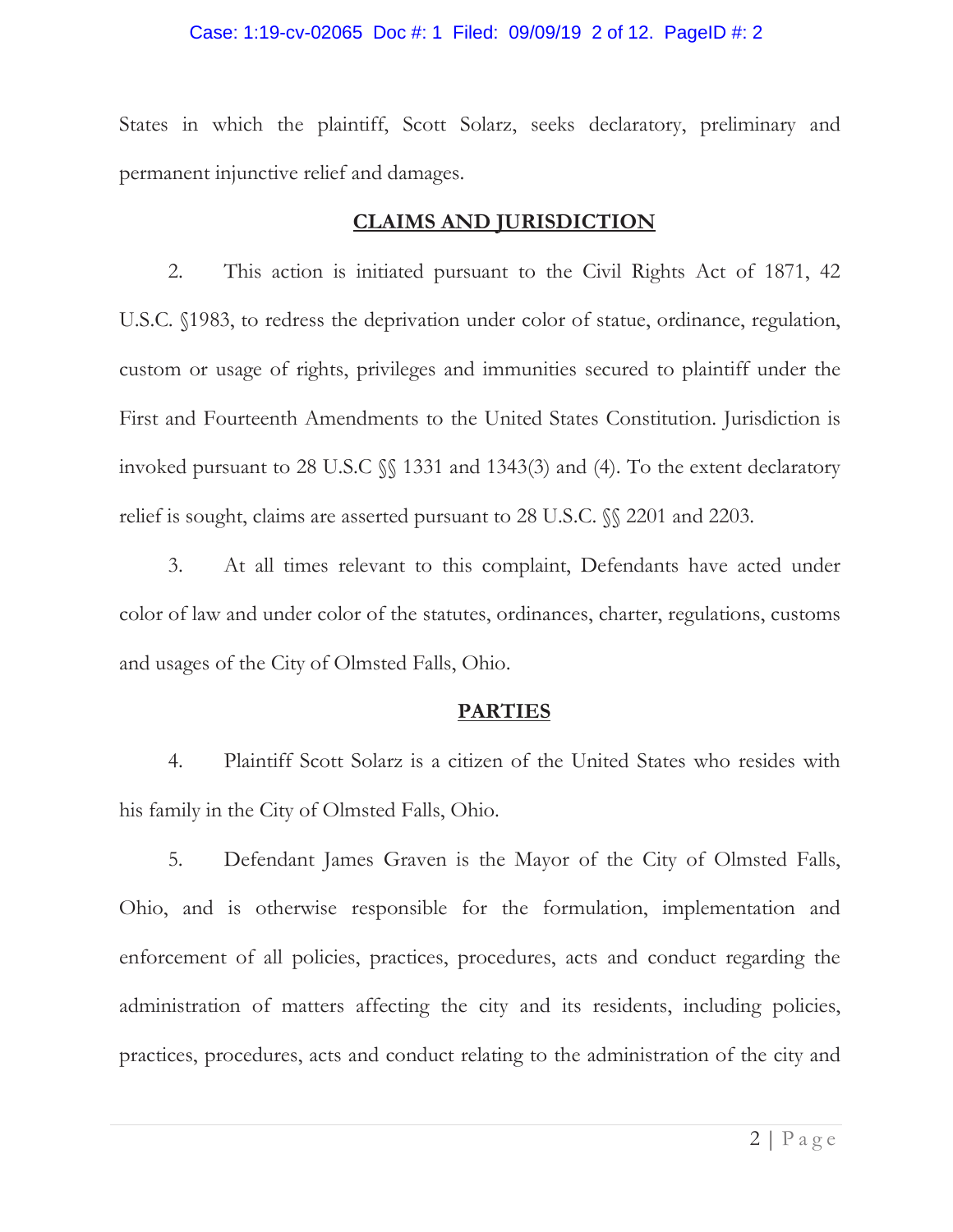#### Case: 1:19-cv-02065 Doc #: 1 Filed: 09/09/19 3 of 12. PageID #: 3

is otherwise responsible for the promulgation and execution of rules of the employees of the City of Olmsted Falls.

6. Defendant City of Olmsted Falls, Ohio is a municipal corporation operating pursuant to the rules and regulations of the State of Ohio and pursuant to obligations under the Constitution of the United States and State of Ohio. Defendant City of Olmsted Falls is responsible for the implementation and enforcement of all policies, practices, procedures, acts, and conduct regarding the administration of matters affecting the city and its residents in a manner consistent with the Constitution of the United States.

#### **COUNT I**

7. Plaintiff reasserts the foregoing allegations and incorporates them by reference as if fully set forth herein.

8. Plaintiff Scott Solarz is a veteran United States Marine and currently serves as a firefighter in and for the City of Rocky River, Ohio.

9. In July 2016, Plaintiff Scott Solarz and his family moved into a new home in Olmsted Falls, Ohio.

10. Soon after he moved into the home, Plaintiff Scott Solarz uncovered a number of issues with the driveway and foundation of his home.

11. Defendant City of Olmsted Falls, Ohio requires that new residential properties are inspected by the City of Olmsted Falls and otherwise meet Olmsted Falls' codes.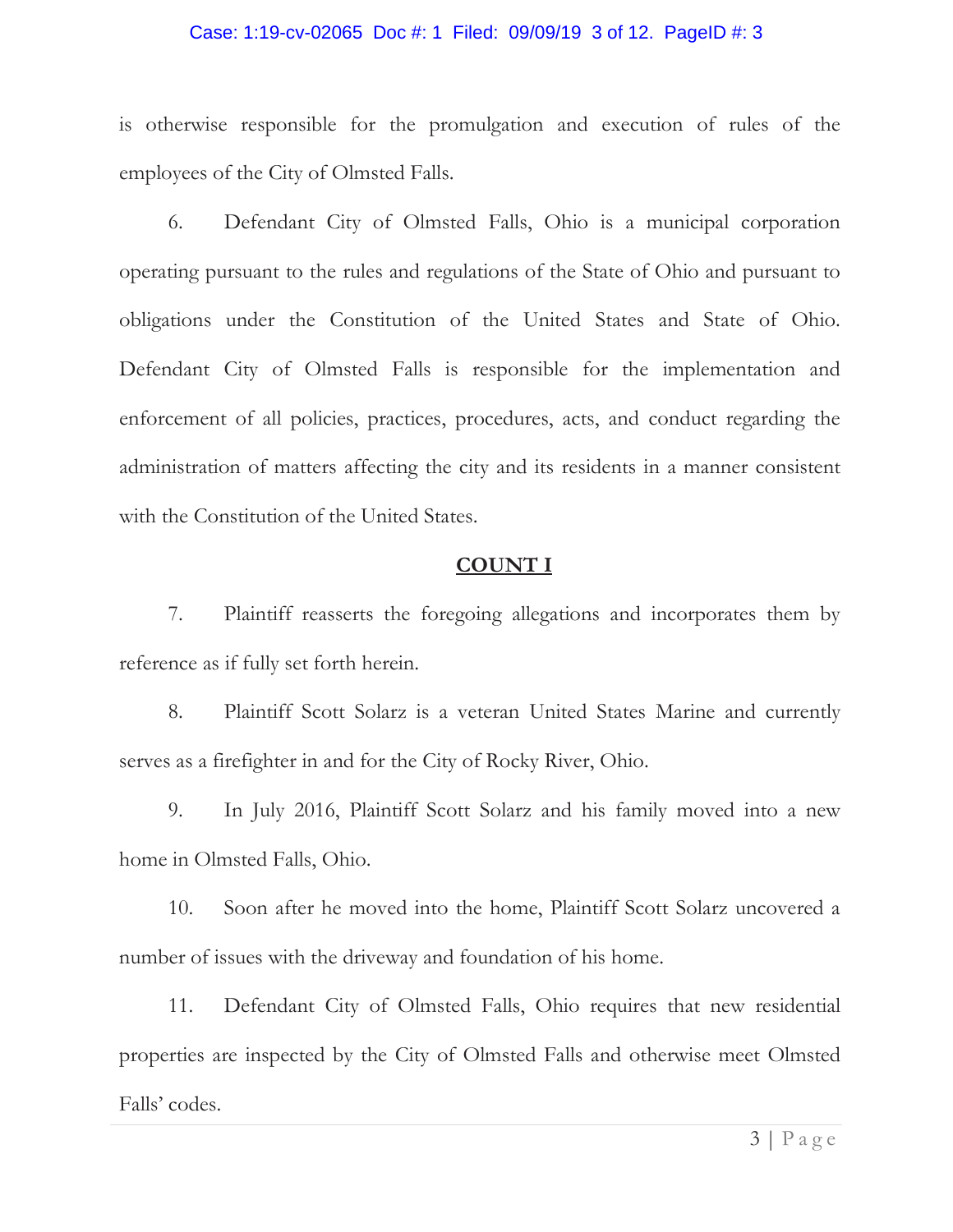#### Case: 1:19-cv-02065 Doc #: 1 Filed: 09/09/19 4 of 12. PageID #: 4

12. In his study of the conditions of the driveway and foundation at his new home, Plaintiff Scott Solarz believed that the inspector hired by the City of Olmsted Falls failed to properly diagnose the issue and failed to recognize the deficiencies relating to the driveway and foundation in the process of concluding that the driveway and foundation met required code compliance.

13. In order to remedy the situation, Plaintiff Scott Solarz was required to arbitrate the dispute with the builder of his home in accordance with the contract he had with the builder.

14. Under the agreement, Plaintiff Scott Solarz was required to pay for the costs associated with the arbitration requirement.

15. Plaintiff Scott Solarz then contacted the Law Director for the City of Olmsted Falls, through his attorney, to seek reimbursement for the arbitration as the problems he faced were a result of the city's deficient inspection.

16. Plaintiff Scott Solarz's request for reimbursement was rejected by the law director and mayor of the City of Olmsted Falls, Ohio.

17. On May 14, 2019, Plaintiff Scott Solarz then appeared before the Olmsted Falls City Council at a meeting to address his concern about the city's rejection of his claim.

18. On May 14, 2019, Plaintiff Scott Solarz and Defendant James Graven had a heated exchange at the city council meeting about the City of Olmsted Falls'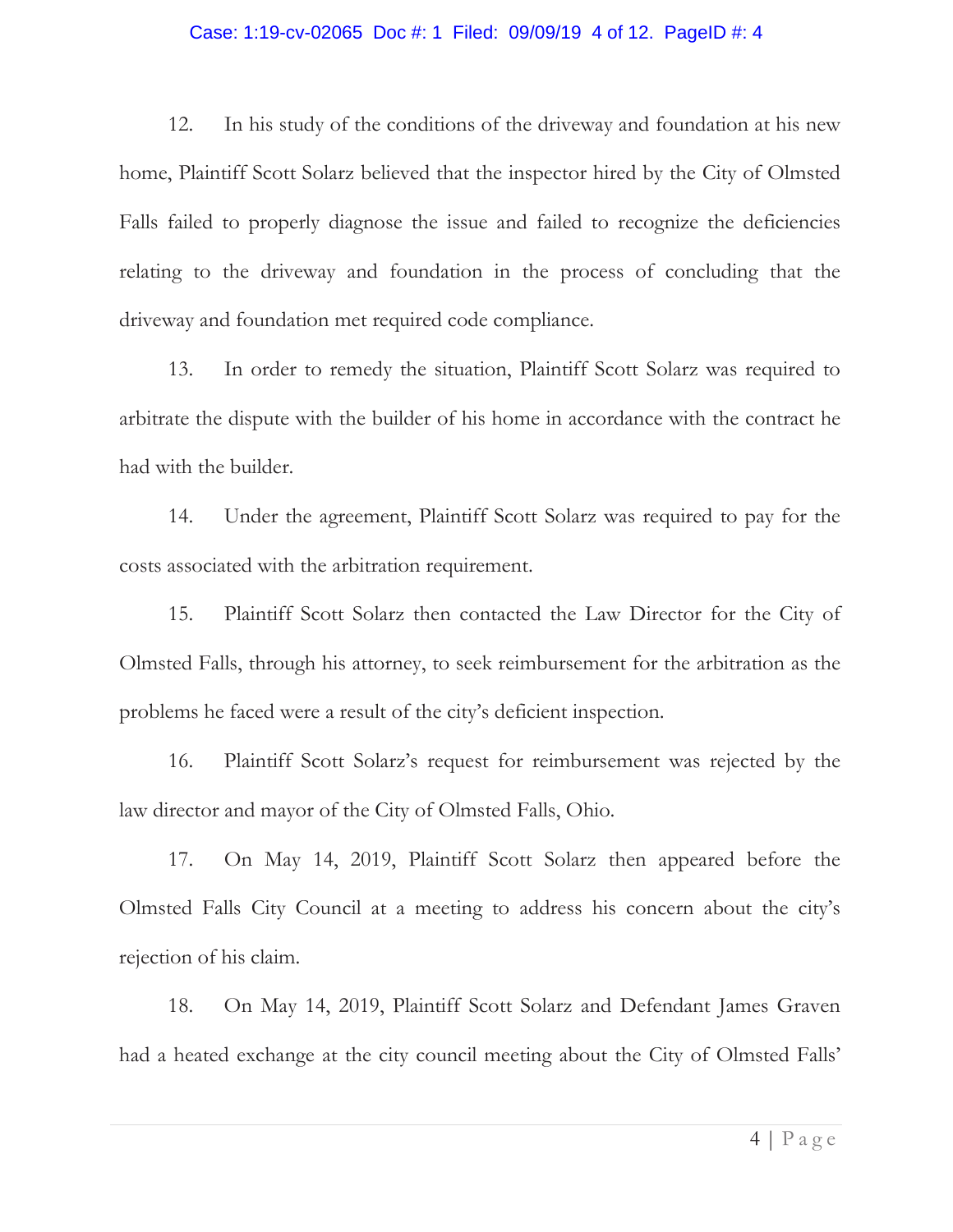#### Case: 1:19-cv-02065 Doc #: 1 Filed: 09/09/19 5 of 12. PageID #: 5

failure to do a proper inspection and the refusal of the City of Olmsted Falls to reimburse Solarz for the arbitration.

19. Defendant James Graven, in his capacity as Mayor of the City of Olmsted Falls, responded to Plaintiff Scott Solarz in a dishonorable and disrespectful manner which caused needless public humiliation of a citizen of the City of Olmsted Falls.

20. Accordingly, Plaintiff Scott Solarz chose to exercise his constitutionally guaranteed freedom of speech ensured under the First Amendment of the Constitution of the United States to speak out against a governmental figurehead, Mayor Graven, whom he felt was improperly serving him and the public.

21. In June 2019, Plaintiff Scott Solarz created three (3) yard signs about Mayor Graven concerning his opinion about the mayor.

22. The first sign was placed in his yard and the other two signs were placed in the yards of friends of Plaintiffs.

23. As a veteran of active duty in the United States Marine Corp, Plaintiff Scott Solarz knew of other veterans who held Mayor Graven in low regard.

24. As a firefighter for the City of Olmsted Falls, Plaintiff Scott Solarz knew of other firefighters who held Mayor Graven in low regard.

25. The signs created by Scott Solarz read *VETERANS AND FIRE FIGHTERS AGAINST NO HONOR MAYOR GRAVEN*.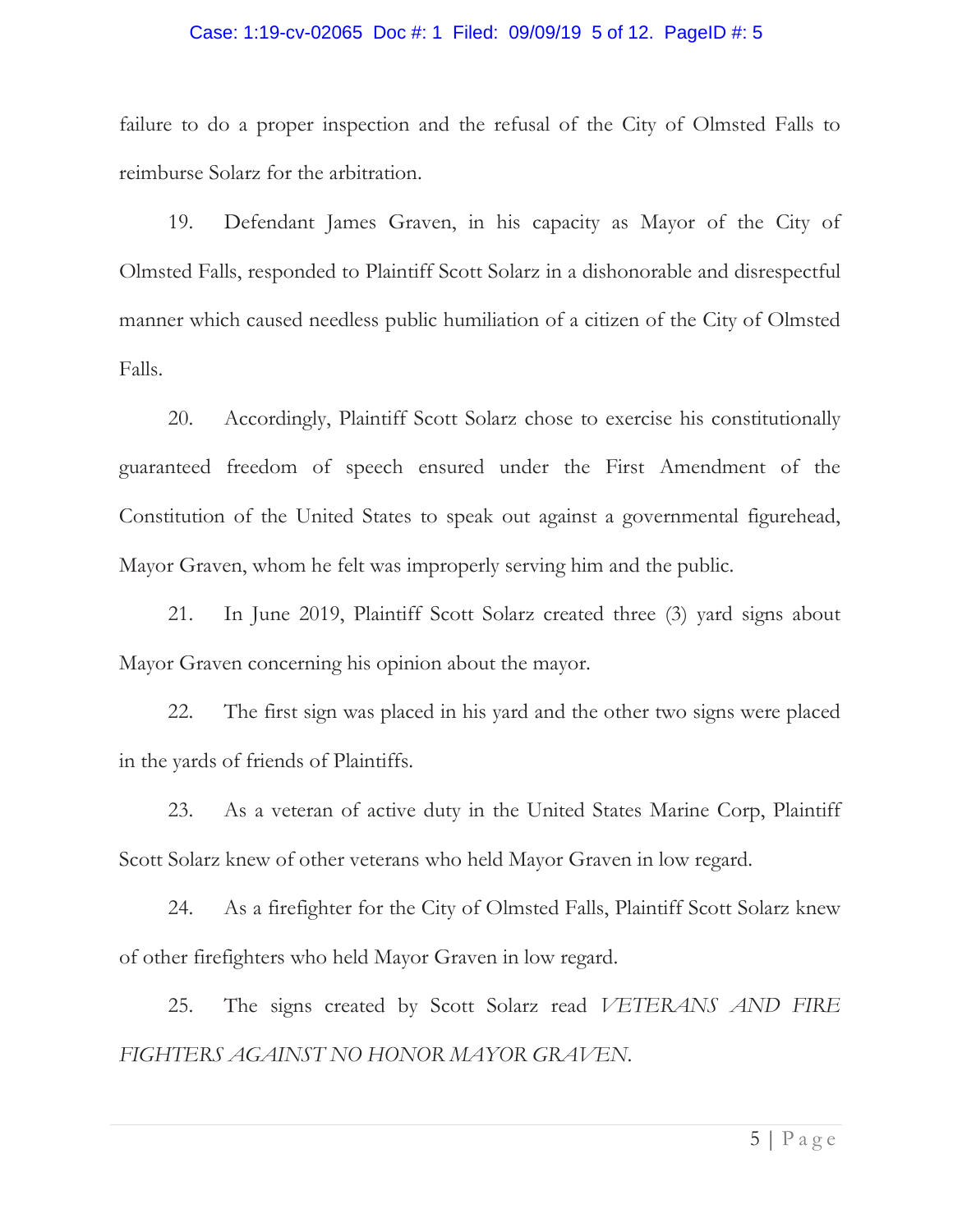#### Case: 1:19-cv-02065 Doc #: 1 Filed: 09/09/19 6 of 12. PageID #: 6

26. On June 28, 2019, Mayor Graven showed up unannounced and uninvited at the Solarz front door to confront Plaintiff Scott Solarz about the signs he was displaying concerning his position as Mayor of the City of Olmsted Falls.

27. Plaintiff Scott Solarz was not at home when Mayor Graven showed up at his home.

28. Defendant James Graven was met at the door by 15-year-old Grace, the daughter of Scott Solarz.

29. Grace was nervous and anxious by the anger manifested by Defendant Mayor James Graven when she explained her father was not home.

30. Defendant James Graven provided a business card to Plaintiff Scott Solarz's daughter Grace with instructions that her father call the mayor back.

31. The next day, June 29, 2019, in order to punish Plaintiff Scott Solarz for exercising his rights ensured under the First Amendment to the Constitution of the United States, Defendant James Graven contacted, or instructed the law director, to contact Plaintiff Scott Solarz's employer, the City of Rocky River where Solarz works as a firefighter about the yard signs critical of the Mayor of Olmsted Falls posted in the City of Olmsted Falls.

32. Defendant James Graven called, or initiated the communications in his official capacity as the Mayor of the City Olmsted Falls about the yard signs.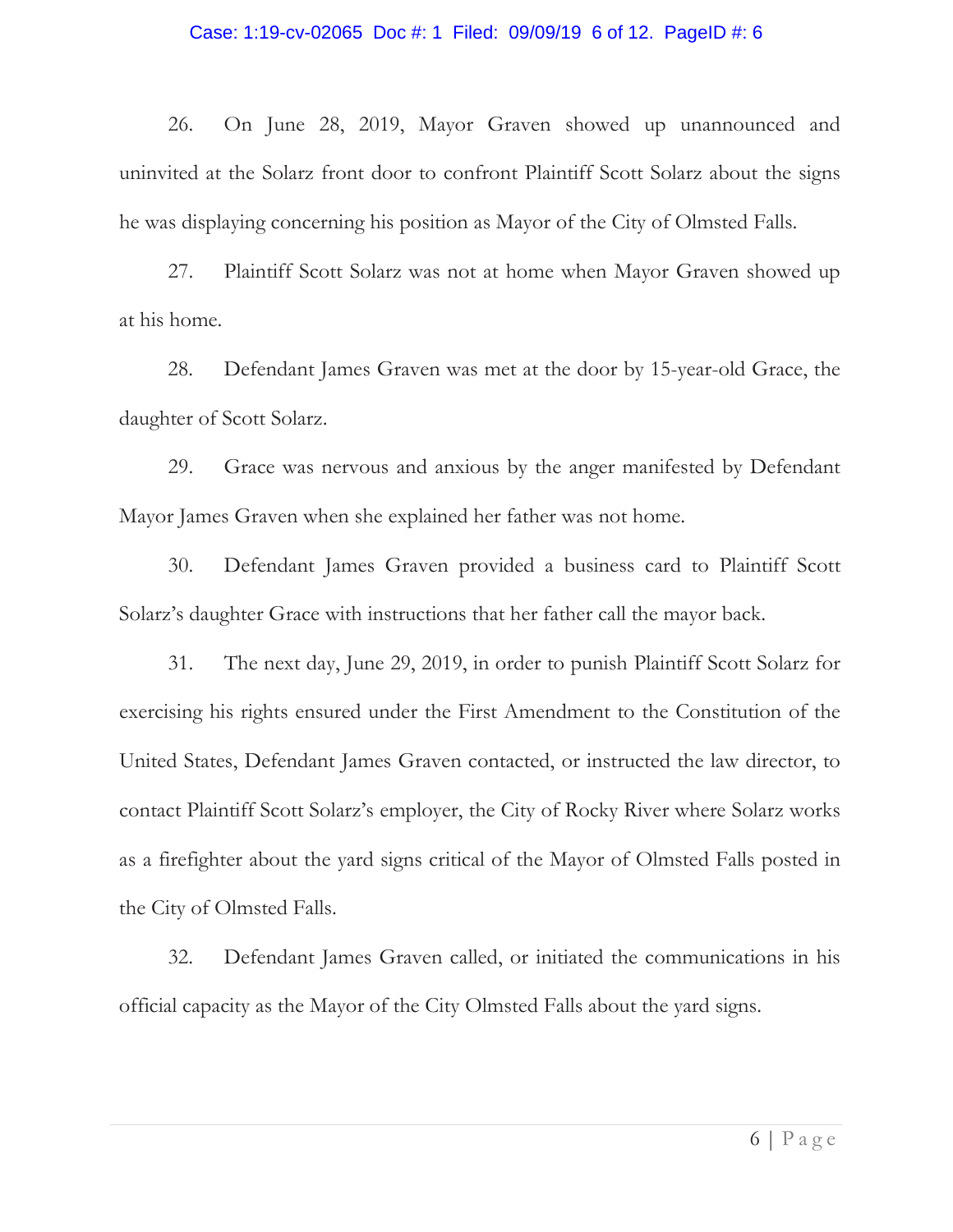#### Case: 1:19-cv-02065 Doc #: 1 Filed: 09/09/19 7 of 12. PageID #: 7

33. Under color of state law, Defendant James Graven then contacted the Fire Chief of the City of Rocky River about the yard signs in an effort to force Plaintiff Scott Solarz to remove the signs.

34. Under color of state law, Defendant James Graven then contacted the Mayor of the City of Rocky River about the yard signs in an effort to force Plaintiff Scott Solarz to remove the signs.

35. Under color of state law, Defendant James Graven then contacted Plaintiff Scott Solarz's union president about the yard signs in order to force him to remove the signs.

36. Then, nearly one month after Plaintiff Scott Solarz posted the yard signs about Mayor Graven, on July 3, 2019, Defendant James Graven had his wife file papers with the Olmsted Falls Police Department asserting an ambiguous threat which had no factual foundation.

37. While the Olmsted Falls Police Department found no basis for the complaint, the police department then called Plaintiff Scott Solarz to inform him that the complaint by the wife of Defendant Olmsted Falls Mayor James Graven filed the complaint.

38. Defendant James Graven, under color of state law and personally, continued a pattern of harassment and intimidation by calling a variety of Plaintiff Scott Solarz's governmental superiors and through his wife, attempted to use his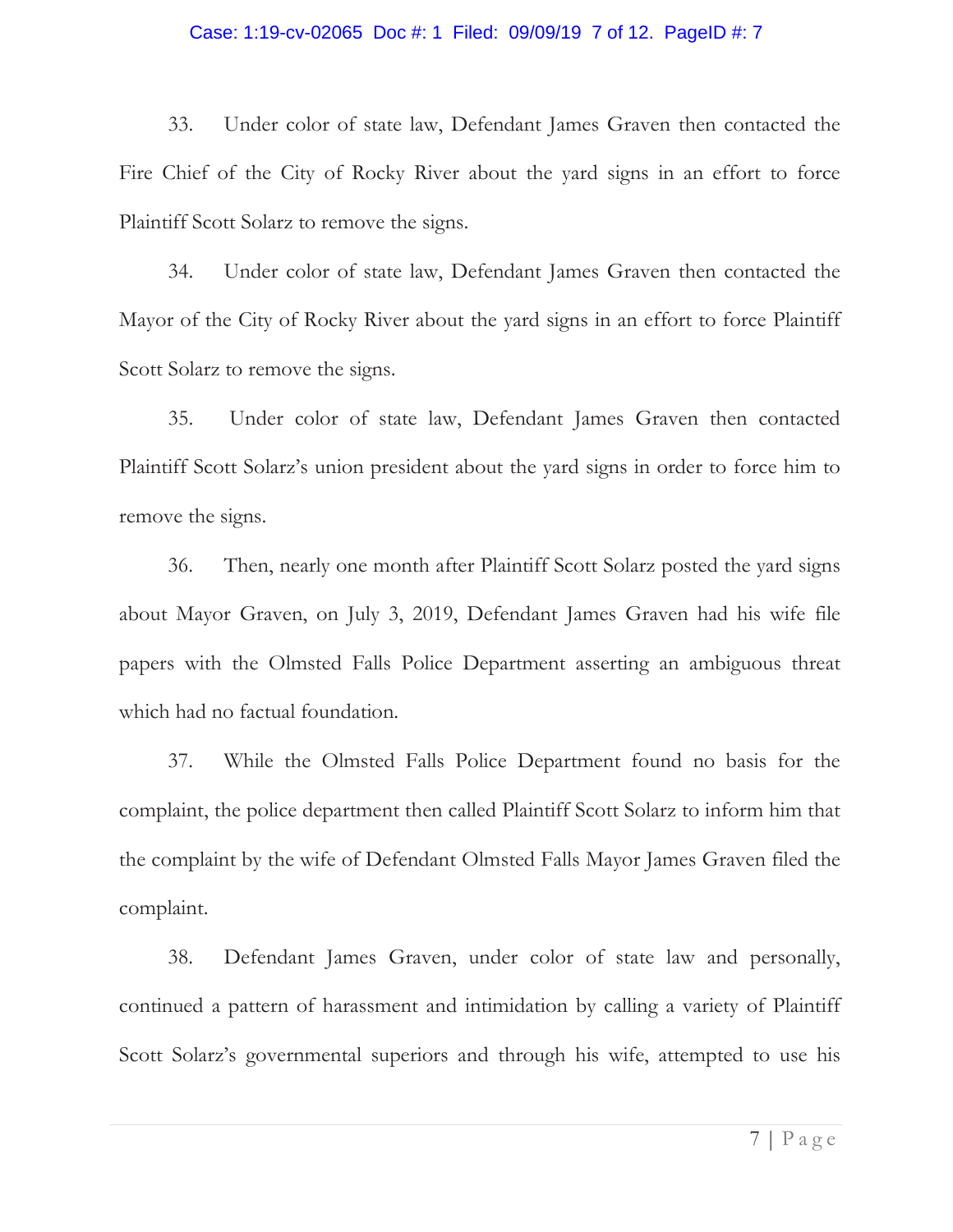#### Case: 1:19-cv-02065 Doc #: 1 Filed: 09/09/19 8 of 12. PageID #: 8

police department as a form of bullying of a private citizen who had an absolute right to post a yard sign.

39. On or before July 5, 2019, Defendant James Graven then hired a private law firm to threaten Plaintiff Scott Solarz which was received shortly thereafter and reads, in relevant part, as follows:

> Your sign falsely states, "Fire Fighters and Veterans against 'NO HONOR' Mayor Graven." Through agents, you have posted the same sign at 8788 Usher Road, Olmsted Township and 8807 Usher Road, Olmsted Township. By copy of this letter, your agents at those addresses are hereby advised they, too, will be the subject of legal action if they do not take down the signed you posted for them… [Y]our signs are untrue and constitute actionable defamation of James Graven, both personally, and as Mayor.

- 40. While the local Olmsted Falls law firm claimed defamation of James Graven as a governmental official and personally, it knew it was stating the law wildly wrong as an agent to threaten litigation as part of the continuing pattern and practice to obstruct, interfere with and restrict free expression ensured under the First Amendment to the Constitution of the United States.
- 41. Defendant James Graven knew full well that the posted signs did not constitute defamation, but used the local law firm as a bullying tactic to discourage Plaintiff Scott Solarz from the exercise of his opinion about a government official.
- 42. Fearful for the economic well-being of his family and unable to afford legal counsel to defend a legal action, the intimidation by Defendant James Gravens succeeded in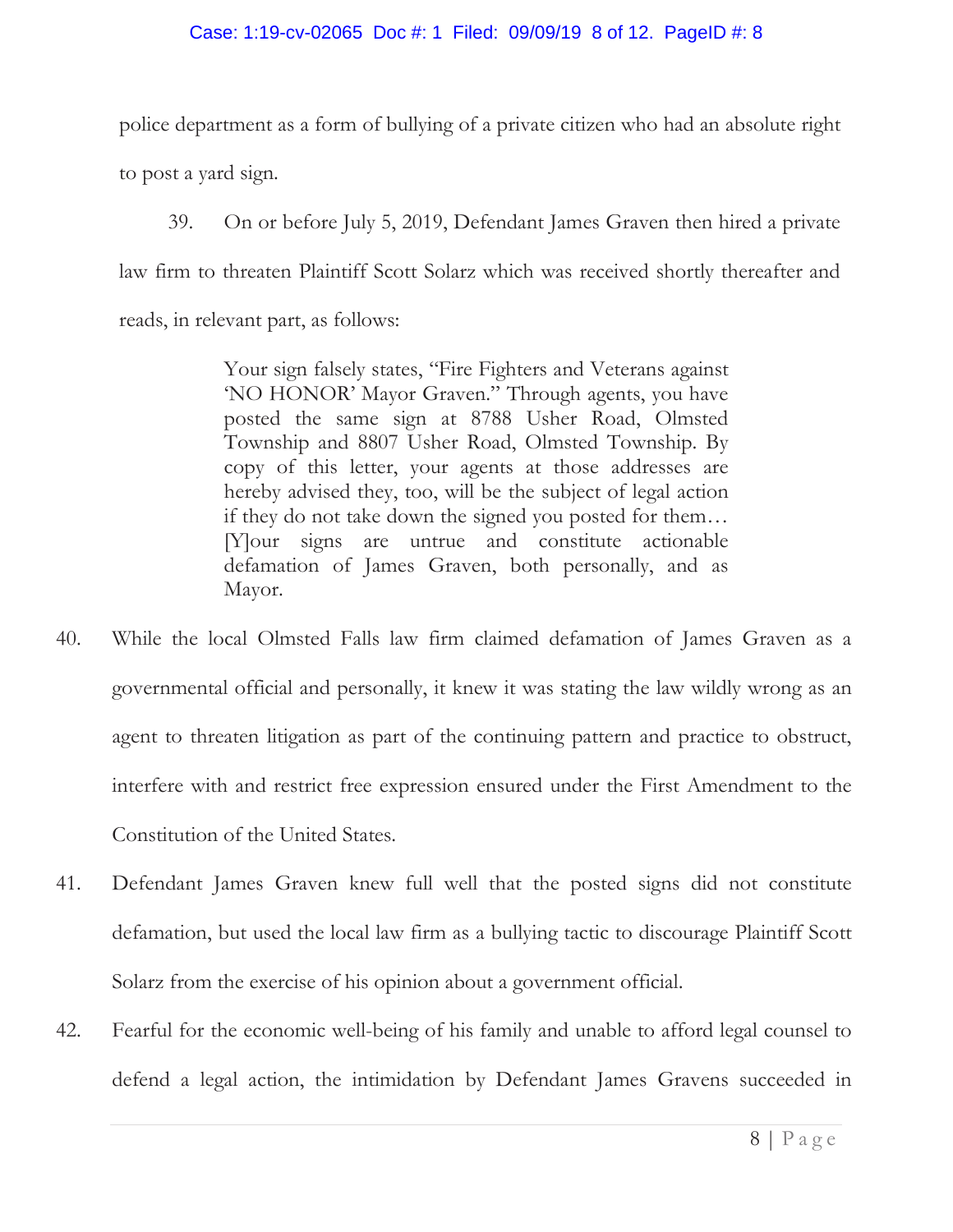#### Case: 1:19-cv-02065 Doc #: 1 Filed: 09/09/19 9 of 12. PageID #: 9

restricting Plaintiff Scott Solarz's ability to exercise his First Amendment rights, so he removed the lawn signs.

43. Unless enjoined from doing so, Defendant James Graven will continue to utilize his political superiority over a citizen of Olmsted Falls by forcing Plaintiff Scott Solarz to stop exercising his rights under the First Amendment to the Constitution of the United States.

44. Under color of state law, Defendant James Graven then requested that the fire chief of the City of Olmsted Falls restrict the ability of Plaintiff Scott Solarz from being at the City of Olmsted Falls' fire department to further restrict his speech and expression.

45. Plaintiff Scott Solarz has suffered irreparable harm arising out of the pattern of governmental intimidation used by Defendant City of Olmsted Falls and Mayor James Graven in restricting constitutional speech.

46. In balancing the equities, the Defendants will suffer no harm with the reposting of the yard signs.

47. The public interest in permitting the posting of yard signs outweighs any interest that the government of the City of Olmsted Falls and its mayor have.

48. Given the officials actions of Defendant James Graven intimidating Scott Solarz's 15-year-old daughter as mayor, threatening others who have posted similar signs, adversely influencing the fire chief of Olmsted Falls under color of state law, adversely influencing the fire chief of Rocky River, adversely influencing the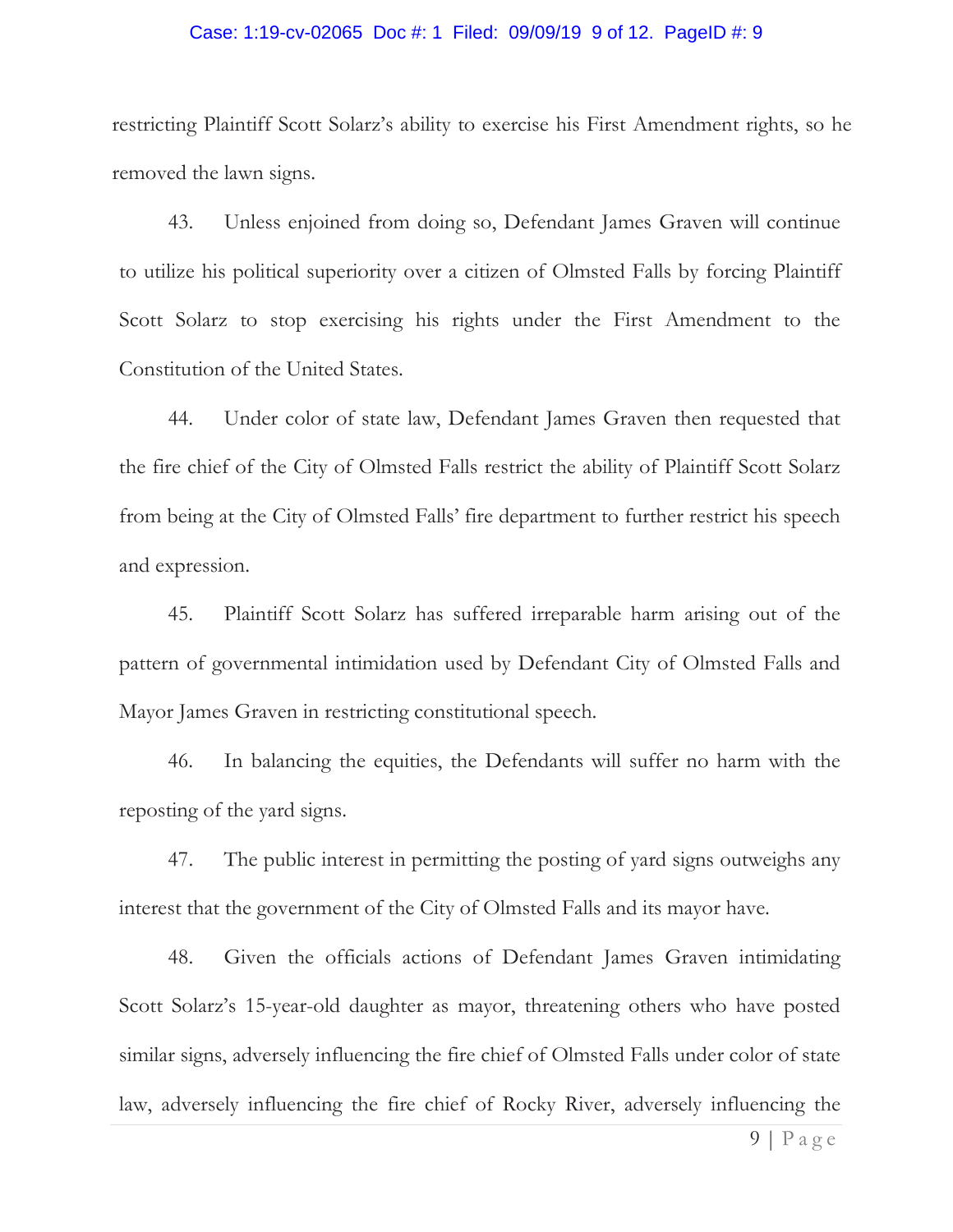#### Case: 1:19-cv-02065 Doc #: 1 Filed: 09/09/19 10 of 12. PageID #: 10

Mayor of Rocky River and threatening anyone who expresses an opinion about James Graven which does not please him, in the absence of injunctive relief, Plaintiff Scott Solarz's rights under the First and Fourteenth Amendments will be rendered nugatory.

49. In order to restore the signs without facing threats and other adverse action under color of law, Plaintiff Scott Solarz has no alternative at law.

50. As a result of the acts and conduct of the Defendants, Plaintiff has suffered and continues to suffer violations of his rights insured under the Constitution of the United States.

51. As a result of the acts and conduct of the Defendants, Plaintiff has suffered extreme emotional stress, humiliation and related personal losses.

52. The acts and conduct of the Defendants were intentional, malicious and in wanton and reckless disregard of the rights and feelings of the plaintiff.

WHEREFORE, plaintiff urges this Court to grant the following relief:

 A. Declare the acts and conduct of the Defendants constitute violations of the First and Fourteenth Amendments to the Constitution of the United States and the Civil Rights Act of 1871, 42 U.S.C. §1983;

 B. Permanently enjoin the Defendants, their agents, employees or any persons acting independently or in concert with the Defendants, from barring the Plaintiff from future political expression and assembly;

 C. Preliminarily and permanently enjoin the Defendants, their agents, employees or any persons acting independently or in concert with the Defendants, from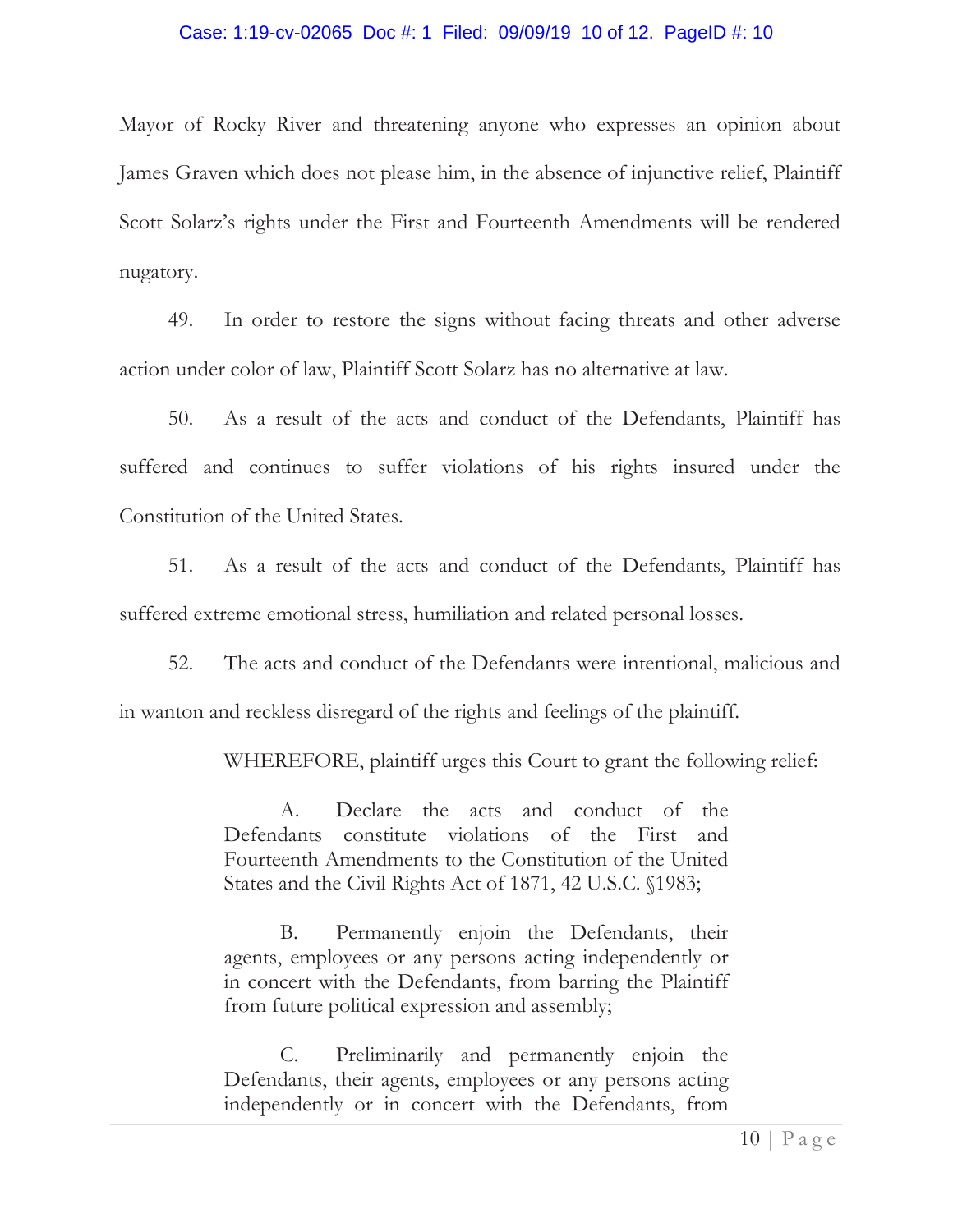retaliating against the Plaintiff in the future for the assertion of federally protected rights and to enjoin any act or conduct which has the purpose or effect of restricting the right of free speech and the exercise of assembly;

D. Compensate the Plaintiff for all personal losses he has suffered as a result of the unconstitutional actions of the Defendants;

F. Grant to the Plaintiff and against the Defendants, jointly and severally, all additional appropriate compensatory damages, all appropriate punitive damages with respect to Defendant Graven, along with the costs and reasonable fees as expressly provided by federal statute;

 G. Grant any additional relief the Court deems just, equitable and in the public interest.

/s/ Jared S. Klebanow JARED S. KLEBANOW (0092018) KLEBANOW LAW, LLC 850 Euclid Ave. Suite 701 Cleveland, Ohio 44114 T: (216) 621-8230 jklebanow@klebanowlaw.com

/s/ Avery Friedman AVERY FRIEDMAN (0006103) AVERY FRIEDMAN & ASSOCIATES 850 Euclid Ave. Suite 701 Cleveland, Ohio 44114-3358 T: (216) 621-9282 avery@lawfriedman.com

*Attorneys for Plaintiff Scott Solarz* 

## **TRIAL BY JURY DEMANDED**

Plaintiff Scott Solarz hereby demands trial by jury.

/*s/ Avery Friedman*  Avery Friedman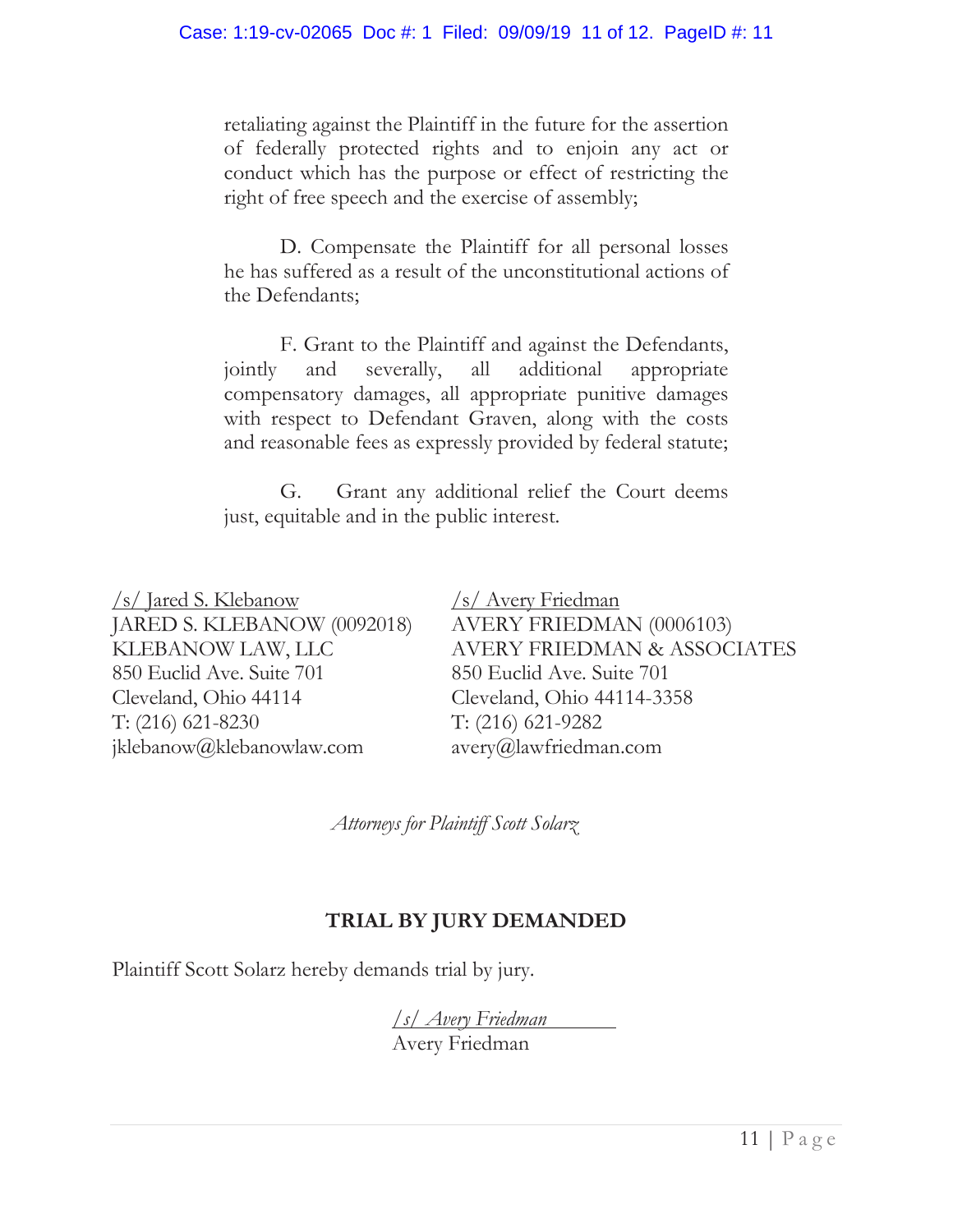Case: 1:19-cv-02065 Doc #: 1 Filed: 09/09/19 12 of 12. PageID #: 12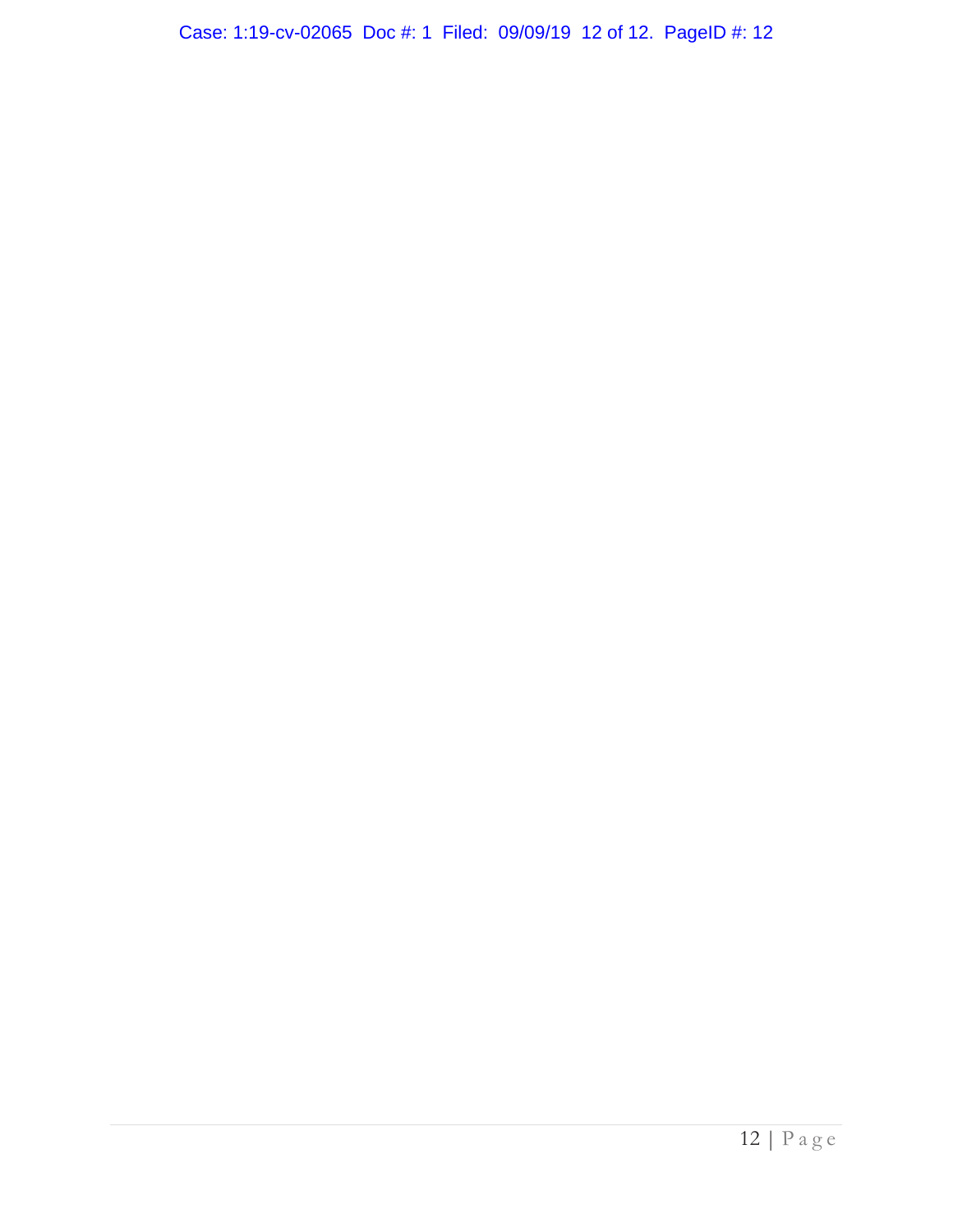# IS 44 (Rev. 06/17) **Case: 1:19-cv-02065 PVIL COVER SHEET** 9 1 of 2. PageID #: 13

The JS 44 civil cover sheet and the information contained herein neither replace nor supplement the filing and service of pleadings or other papers as required by law, except as provided by local rules of court. This form,

| I. (a) PLAINTIFFS                                                                                                                                                                                                                                                                                                                                                                                                                                                                                                                                                                                                                                                            |                                                                                                                                                                                                                                                                                                                                                                                                                                                                                                                                                                                                                                       |                                                                                                                                                                                                                                                                                                                                                                                                                                                                                                                                                                                                                                                                                                                                    |  | <b>DEFENDANTS</b>                                                                                                                                                                                                                                                                                                                                                                                                                                |                                                                                                                                                                                                |                                                                                                                                                                                                                                                                                                                                |                                                                                                                                                                                                                                                                                                                                                                                                                                                                                                                                                                            |                                                                                                     |             |
|------------------------------------------------------------------------------------------------------------------------------------------------------------------------------------------------------------------------------------------------------------------------------------------------------------------------------------------------------------------------------------------------------------------------------------------------------------------------------------------------------------------------------------------------------------------------------------------------------------------------------------------------------------------------------|---------------------------------------------------------------------------------------------------------------------------------------------------------------------------------------------------------------------------------------------------------------------------------------------------------------------------------------------------------------------------------------------------------------------------------------------------------------------------------------------------------------------------------------------------------------------------------------------------------------------------------------|------------------------------------------------------------------------------------------------------------------------------------------------------------------------------------------------------------------------------------------------------------------------------------------------------------------------------------------------------------------------------------------------------------------------------------------------------------------------------------------------------------------------------------------------------------------------------------------------------------------------------------------------------------------------------------------------------------------------------------|--|--------------------------------------------------------------------------------------------------------------------------------------------------------------------------------------------------------------------------------------------------------------------------------------------------------------------------------------------------------------------------------------------------------------------------------------------------|------------------------------------------------------------------------------------------------------------------------------------------------------------------------------------------------|--------------------------------------------------------------------------------------------------------------------------------------------------------------------------------------------------------------------------------------------------------------------------------------------------------------------------------|----------------------------------------------------------------------------------------------------------------------------------------------------------------------------------------------------------------------------------------------------------------------------------------------------------------------------------------------------------------------------------------------------------------------------------------------------------------------------------------------------------------------------------------------------------------------------|-----------------------------------------------------------------------------------------------------|-------------|
| <b>SCOTT SOLARZ</b>                                                                                                                                                                                                                                                                                                                                                                                                                                                                                                                                                                                                                                                          |                                                                                                                                                                                                                                                                                                                                                                                                                                                                                                                                                                                                                                       |                                                                                                                                                                                                                                                                                                                                                                                                                                                                                                                                                                                                                                                                                                                                    |  | JAMES GRAVEN, THE CITY OF OLMSTED FALLS                                                                                                                                                                                                                                                                                                                                                                                                          |                                                                                                                                                                                                |                                                                                                                                                                                                                                                                                                                                |                                                                                                                                                                                                                                                                                                                                                                                                                                                                                                                                                                            |                                                                                                     |             |
| (b) County of Residence of First Listed Plaintiff<br><b>CUYAHOGA</b><br>(EXCEPT IN U.S. PLAINTIFF CASES)                                                                                                                                                                                                                                                                                                                                                                                                                                                                                                                                                                     |                                                                                                                                                                                                                                                                                                                                                                                                                                                                                                                                                                                                                                       |                                                                                                                                                                                                                                                                                                                                                                                                                                                                                                                                                                                                                                                                                                                                    |  | County of Residence of First Listed Defendant<br>(IN U.S. PLAINTIFF CASES ONLY)<br>IN LAND CONDEMNATION CASES, USE THE LOCATION OF<br>NOTE:<br>THE TRACT OF LAND INVOLVED.                                                                                                                                                                                                                                                                       |                                                                                                                                                                                                |                                                                                                                                                                                                                                                                                                                                |                                                                                                                                                                                                                                                                                                                                                                                                                                                                                                                                                                            |                                                                                                     |             |
| (c) Attorneys (Firm Name, Address, and Telephone Number)<br>Avery Friedman & Associates 850 Euclid Ave. Ste 701 Cleveland OH<br>44114, 216-621-9282, Jared Klebanow, Klebanow Law LLC 850 Euclid<br>Ave., Ste 701, Cleveland OH 44114 216-621-8230                                                                                                                                                                                                                                                                                                                                                                                                                           |                                                                                                                                                                                                                                                                                                                                                                                                                                                                                                                                                                                                                                       |                                                                                                                                                                                                                                                                                                                                                                                                                                                                                                                                                                                                                                                                                                                                    |  | Attorneys (If Known)                                                                                                                                                                                                                                                                                                                                                                                                                             |                                                                                                                                                                                                |                                                                                                                                                                                                                                                                                                                                |                                                                                                                                                                                                                                                                                                                                                                                                                                                                                                                                                                            |                                                                                                     |             |
| II. BASIS OF JURISDICTION (Place an "X" in One Box Only)                                                                                                                                                                                                                                                                                                                                                                                                                                                                                                                                                                                                                     |                                                                                                                                                                                                                                                                                                                                                                                                                                                                                                                                                                                                                                       |                                                                                                                                                                                                                                                                                                                                                                                                                                                                                                                                                                                                                                                                                                                                    |  | <b>III. CITIZENSHIP OF PRINCIPAL PARTIES</b> (Place an "X" in One Box for Plaintiff                                                                                                                                                                                                                                                                                                                                                              |                                                                                                                                                                                                |                                                                                                                                                                                                                                                                                                                                |                                                                                                                                                                                                                                                                                                                                                                                                                                                                                                                                                                            |                                                                                                     |             |
| $\Box$ 1 U.S. Government<br>Plaintiff                                                                                                                                                                                                                                                                                                                                                                                                                                                                                                                                                                                                                                        | 25 3 Federal Question<br>(U.S. Government Not a Party)                                                                                                                                                                                                                                                                                                                                                                                                                                                                                                                                                                                |                                                                                                                                                                                                                                                                                                                                                                                                                                                                                                                                                                                                                                                                                                                                    |  | (For Diversity Cases Only)<br>and One Box for Defendant)<br><b>DEF</b><br><b>PTF</b><br>PTF<br>DEF<br>Incorporated or Principal Place<br>Citizen of This State<br>$\Box$ 1<br>$\Box$ 1<br>$\Box$ 4<br>$\Box$ 4<br>of Business In This State                                                                                                                                                                                                      |                                                                                                                                                                                                |                                                                                                                                                                                                                                                                                                                                |                                                                                                                                                                                                                                                                                                                                                                                                                                                                                                                                                                            |                                                                                                     |             |
| $\Box$ 2 U.S. Government<br>Defendant                                                                                                                                                                                                                                                                                                                                                                                                                                                                                                                                                                                                                                        | $\Box$ 4 Diversity                                                                                                                                                                                                                                                                                                                                                                                                                                                                                                                                                                                                                    | (Indicate Citizenship of Parties in Item III)                                                                                                                                                                                                                                                                                                                                                                                                                                                                                                                                                                                                                                                                                      |  | Citizen of Another State                                                                                                                                                                                                                                                                                                                                                                                                                         | $\Box$ 2                                                                                                                                                                                       | 1 2 Incorporated and Principal Place<br>of Business In Another State                                                                                                                                                                                                                                                           |                                                                                                                                                                                                                                                                                                                                                                                                                                                                                                                                                                            | $\Box$ 5                                                                                            | $\square$ 5 |
|                                                                                                                                                                                                                                                                                                                                                                                                                                                                                                                                                                                                                                                                              |                                                                                                                                                                                                                                                                                                                                                                                                                                                                                                                                                                                                                                       |                                                                                                                                                                                                                                                                                                                                                                                                                                                                                                                                                                                                                                                                                                                                    |  | Citizen or Subject of a<br>Foreign Country                                                                                                                                                                                                                                                                                                                                                                                                       | $\Box$ 3                                                                                                                                                                                       | $\Box$ 3 Foreign Nation                                                                                                                                                                                                                                                                                                        |                                                                                                                                                                                                                                                                                                                                                                                                                                                                                                                                                                            | $\Box$ 6                                                                                            | $\Box$ 6    |
| IV. NATURE OF SUIT (Place an "X" in One Box Only)                                                                                                                                                                                                                                                                                                                                                                                                                                                                                                                                                                                                                            |                                                                                                                                                                                                                                                                                                                                                                                                                                                                                                                                                                                                                                       |                                                                                                                                                                                                                                                                                                                                                                                                                                                                                                                                                                                                                                                                                                                                    |  |                                                                                                                                                                                                                                                                                                                                                                                                                                                  |                                                                                                                                                                                                | Click here for: Nature of Suit Code Descriptions.                                                                                                                                                                                                                                                                              |                                                                                                                                                                                                                                                                                                                                                                                                                                                                                                                                                                            |                                                                                                     |             |
| <b>CONTRACT</b><br>$\Box$ 110 Insurance<br>$\Box$ 120 Marine<br>$\Box$ 130 Miller Act<br>$\Box$ 140 Negotiable Instrument<br>$\Box$ 150 Recovery of Overpayment<br>& Enforcement of Judgment<br>□ 151 Medicare Act<br>□ 152 Recovery of Defaulted<br><b>Student Loans</b><br>(Excludes Veterans)<br>$\Box$ 153 Recovery of Overpayment<br>of Veteran's Benefits<br>160 Stockholders' Suits<br>190 Other Contract<br>195 Contract Product Liability<br>$\Box$ 196 Franchise<br><b>REAL PROPERTY</b><br>$\Box$ 210 Land Condemnation<br>$\Box$ 220 Foreclosure<br>230 Rent Lease & Ejectment<br>240 Torts to Land<br>245 Tort Product Liability<br>290 All Other Real Property | PERSONAL INJURY<br>$\Box$ 310 Airplane<br>315 Airplane Product<br>Liability<br>$\Box$ 320 Assault, Libel &<br>Slander<br>□ 330 Federal Employers'<br>Liability<br>□ 340 Marine<br>345 Marine Product<br>Liability<br>7 350 Motor Vehicle<br>□ 355 Motor Vehicle<br>Product Liability<br><b>360 Other Personal</b><br>Injury<br>362 Personal Injury -<br>Medical Malpractice<br><b>CIVIL RIGHTS</b><br>X 440 Other Civil Rights<br>$\Box$ 441 Voting<br>$\Box$ 442 Employment<br>$\Box$ 443 Housing/<br>Accommodations<br>$\Box$ 445 Amer. w/Disabilities -<br>Employment<br>$\Box$ 446 Amer. w/Disabilities<br>Other<br>448 Education | <b>TORTS</b><br>PERSONAL INJURY<br>$\Box$ 365 Personal Injury -<br>Product Liability<br>367 Health Care/<br>Pharmaceutical<br>Personal Injury<br>Product Liability<br>368 Asbestos Personal<br><b>Injury Product</b><br>Liability<br>PERSONAL PROPERTY<br>370 Other Fraud<br>$\Box$ 371 Truth in Lending<br>380 Other Personal<br><b>Property Damage</b><br>385 Property Damage<br>Product Liability<br><b>PRISONER PETITIONS</b><br><b>Habeas Corpus:</b><br>$\Box$ 463 Alien Detainee<br>$\Box$ 510 Motions to Vacate<br>Sentence<br>$\Box$ 530 General<br>535 Death Penalty<br>Other:<br>$\Box$ 540 Mandamus & Other<br>$\Box$ 550 Civil Rights<br>555 Prison Condition<br>560 Civil Detainee -<br>Conditions of<br>Confinement |  | <b>FORFEITURE/PENALTY</b><br>5 625 Drug Related Seizure<br>of Property 21 USC 881<br>$\Box$ 690 Other<br><b>LABOR</b><br>710 Fair Labor Standards<br>Act<br>720 Labor/Management<br>Relations<br>740 Railway Labor Act<br>751 Family and Medical<br>Leave Act<br>790 Other Labor Litigation<br>791 Employee Retirement<br>Income Security Act<br><b>IMMIGRATION</b><br>462 Naturalization Application<br>$\Box$ 465 Other Immigration<br>Actions | □ 423 Withdrawal<br>$\Box$ 820 Copyrights<br>$\Box$ 830 Patent<br>□ 840 Trademark<br>$\Box$ 861 HIA (1395ff)<br>$\Box$ 862 Black Lung (923)<br>□ 864 SSID Title XVI<br>$\Box$ 865 RSI (405(g)) | <b>BANKRUPTCY</b><br>1 422 Appeal 28 USC 158<br>28 USC 157<br><b>PROPERTY RIGHTS</b><br>7 835 Patent - Abbreviated<br>New Drug Application<br><b>SOCIAL SECURITY</b><br>$\Box$ 863 DIWC/DIWW (405(g))<br><b>FEDERAL TAX SUITS</b><br>$\Box$ 870 Taxes (U.S. Plaintiff<br>or Defendant)<br>□ 871 IRS-Third Party<br>26 USC 7609 | 375 False Claims Act<br>$\Box$ 376 Qui Tam (31 USC<br>3729(a)<br>1 400 State Reapportionment<br>$\Box$ 410 Antitrust<br>1 430 Banks and Banking<br>□ 450 Commerce<br>$\Box$ 460 Deportation<br>1 470 Racketeer Influenced and<br>480 Consumer Credit<br>490 Cable/Sat TV<br>□ 850 Securities/Commodities/<br>Exchange<br>□ 890 Other Statutory Actions<br>□ 891 Agricultural Acts<br>1 893 Environmental Matters<br>□ 895 Freedom of Information<br>Act<br>□ 896 Arbitration<br>□ 899 Administrative Procedure<br>$\Box$ 950 Constitutionality of<br><b>State Statutes</b> | <b>OTHER STATUTES</b><br>Corrupt Organizations<br>Act/Review or Appeal of<br><b>Agency Decision</b> |             |
| V. ORIGIN (Place an "X" in One Box Only)                                                                                                                                                                                                                                                                                                                                                                                                                                                                                                                                                                                                                                     |                                                                                                                                                                                                                                                                                                                                                                                                                                                                                                                                                                                                                                       |                                                                                                                                                                                                                                                                                                                                                                                                                                                                                                                                                                                                                                                                                                                                    |  |                                                                                                                                                                                                                                                                                                                                                                                                                                                  |                                                                                                                                                                                                |                                                                                                                                                                                                                                                                                                                                |                                                                                                                                                                                                                                                                                                                                                                                                                                                                                                                                                                            |                                                                                                     |             |
| $\boxtimes$ 1 Original<br>Proceeding                                                                                                                                                                                                                                                                                                                                                                                                                                                                                                                                                                                                                                         | $\Box$ 2 Removed from<br>$\Box$ 3<br>State Court                                                                                                                                                                                                                                                                                                                                                                                                                                                                                                                                                                                      | Remanded from<br>Appellate Court                                                                                                                                                                                                                                                                                                                                                                                                                                                                                                                                                                                                                                                                                                   |  | $\Box$ 4 Reinstated or<br>$\Box$ 5 Transferred from<br>Reopened<br>(specify)                                                                                                                                                                                                                                                                                                                                                                     | <b>Another District</b>                                                                                                                                                                        | $\Box$ 6 Multidistrict<br>Litigation -<br>Transfer                                                                                                                                                                                                                                                                             |                                                                                                                                                                                                                                                                                                                                                                                                                                                                                                                                                                            | $\Box$ 8 Multidistrict<br>Litigation -<br>Direct File                                               |             |
| Cite the U.S. Civil Statute under which you are filing (Do not cite jurisdictional statutes unless diversity):<br>U.S. Const. amend. i and U.S. Const. amend. XIV<br>VI. CAUSE OF ACTION<br>Brief description of cause:<br>Deprivation of rights under the First and Fourteenth Amendment to the Constitution of the United States                                                                                                                                                                                                                                                                                                                                           |                                                                                                                                                                                                                                                                                                                                                                                                                                                                                                                                                                                                                                       |                                                                                                                                                                                                                                                                                                                                                                                                                                                                                                                                                                                                                                                                                                                                    |  |                                                                                                                                                                                                                                                                                                                                                                                                                                                  |                                                                                                                                                                                                |                                                                                                                                                                                                                                                                                                                                |                                                                                                                                                                                                                                                                                                                                                                                                                                                                                                                                                                            |                                                                                                     |             |
| <b>COMPLAINT:</b>                                                                                                                                                                                                                                                                                                                                                                                                                                                                                                                                                                                                                                                            | VII. REQUESTED IN<br><b>DEMAND \$</b><br>CHECK YES only if demanded in complaint:<br>σ<br>CHECK IF THIS IS A CLASS ACTION<br>UNDER RULE 23, F.R.Cv.P.<br><b>JURY DEMAND:</b><br>$\n  INo\n$<br>$\boxtimes$ Yes                                                                                                                                                                                                                                                                                                                                                                                                                        |                                                                                                                                                                                                                                                                                                                                                                                                                                                                                                                                                                                                                                                                                                                                    |  |                                                                                                                                                                                                                                                                                                                                                                                                                                                  |                                                                                                                                                                                                |                                                                                                                                                                                                                                                                                                                                |                                                                                                                                                                                                                                                                                                                                                                                                                                                                                                                                                                            |                                                                                                     |             |
| VIII. RELATED CASE(S)<br><b>IF ANY</b>                                                                                                                                                                                                                                                                                                                                                                                                                                                                                                                                                                                                                                       | (See instructions):                                                                                                                                                                                                                                                                                                                                                                                                                                                                                                                                                                                                                   | <b>JUDGE</b>                                                                                                                                                                                                                                                                                                                                                                                                                                                                                                                                                                                                                                                                                                                       |  |                                                                                                                                                                                                                                                                                                                                                                                                                                                  |                                                                                                                                                                                                | DOCKET NUMBER                                                                                                                                                                                                                                                                                                                  |                                                                                                                                                                                                                                                                                                                                                                                                                                                                                                                                                                            |                                                                                                     |             |
| <b>DATE</b><br>01/18/2019                                                                                                                                                                                                                                                                                                                                                                                                                                                                                                                                                                                                                                                    |                                                                                                                                                                                                                                                                                                                                                                                                                                                                                                                                                                                                                                       | SIGNATURE OF ATTORNEY OF RECORD<br>s/Avery Friedman                                                                                                                                                                                                                                                                                                                                                                                                                                                                                                                                                                                                                                                                                |  |                                                                                                                                                                                                                                                                                                                                                                                                                                                  |                                                                                                                                                                                                |                                                                                                                                                                                                                                                                                                                                |                                                                                                                                                                                                                                                                                                                                                                                                                                                                                                                                                                            |                                                                                                     |             |
| <b>FOR OFFICE USE ONLY</b><br><b>RECEIPT#</b>                                                                                                                                                                                                                                                                                                                                                                                                                                                                                                                                                                                                                                | <b>AMOUNT</b>                                                                                                                                                                                                                                                                                                                                                                                                                                                                                                                                                                                                                         | <b>APPLYING IFP</b>                                                                                                                                                                                                                                                                                                                                                                                                                                                                                                                                                                                                                                                                                                                |  | <b>JUDGE</b>                                                                                                                                                                                                                                                                                                                                                                                                                                     |                                                                                                                                                                                                | MAG. JUDGE                                                                                                                                                                                                                                                                                                                     |                                                                                                                                                                                                                                                                                                                                                                                                                                                                                                                                                                            |                                                                                                     |             |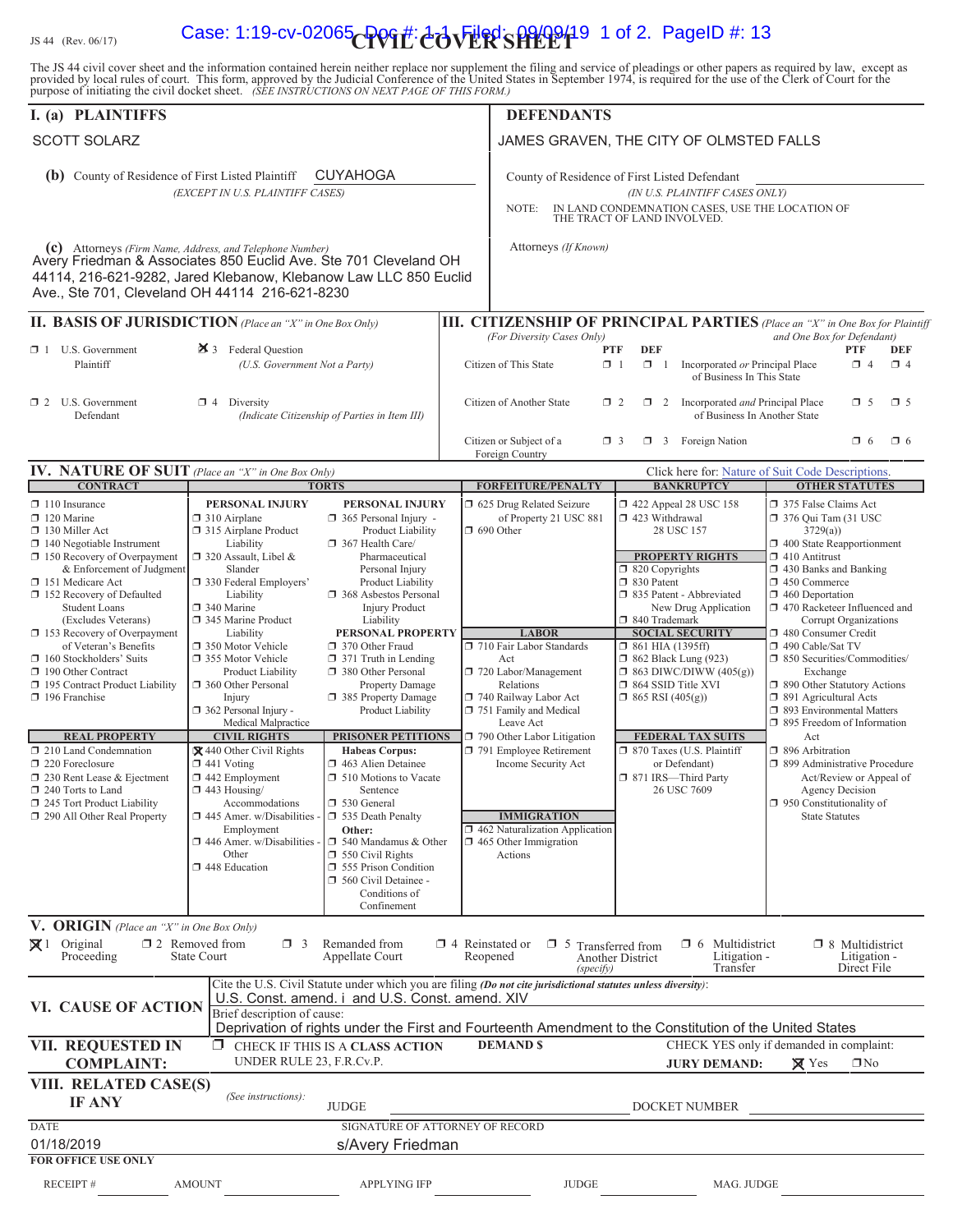### **UNITED STATES DISTRICT COURT NORTHERN DISTRICT OF OHIO** Case: 1:19-cv-02065 Doc #: 1-1 Filed: 09/09/19 2 of 2. PageID #: 14

**I.** Civil Categories: (Please check one category only).



1. I<del>V</del> General Civil 2. **Administrative Review/Social Security** 3. **Habeas Corpus Death Penalty** 

\*If under Title 28, §2255, name the SENTENCING JUDGE:

CASE NUMBER:

**II. RELATED OR REFILED CASES**. See LR 3.1 which provides in pertinent part: "If an action is filed or removed to this Court and assigned to a District Judge after which it is discontinued, dismissed or remanded to a State court, and subsequently refiled, it shall be assigned to the same Judge who received the initial case assignment without regardfor the place of holding court in which the case was refiled. Counsel or a party without counsel shall be responsible for bringing such cases to the attention of the Court by responding to the questions included on the Civil Cover Sheet."

This action: **LAU** is **RELATED** to another **PENDING** civil case **LAU** is a **REFILED** case was PREVIOUSLY REMANDED

**If applicable, please indicate on page 1 in section VIII, the name of the Judge and case number.**

**III.** In accordance with Local Civil Rule **3.8**, actions involving counties in the Eastern Division shall be filed at any of the divisional offices therein. Actions involving counties in the Western Division shall be filed at the Toledo office. For the purpose of determining the proper division, and for statistical reasons, the following information is requested.

ANSWER ONE PARAGRAPH ONLY. ANSWER PARAGRAPHS 1 THRU 3 IN ORDER. UPON FINDING WHICH PARAGRAPH APPLIES TO YOUR CASE, ANSWER IT AND STOP.

(1) **Resident defendant.** If the defendant resides in a county within this district, please set forth the name of such

county **COUNTY:** Cuyahoga

Corporation **For the purpose of answering the above, a corporation is deemed to be a resident of that county in which it has its principal place of business in that district.**

- (2) **Non-Resident defendant.** If no defendant is a resident of a county in this district, please set forth the county wherein the cause of action arose or the event complained of occurred.
- **COUNTY:**
- (3) **Other Cases**. If no defendant is a resident of this district, or if the defendant is a corporation not having a principle place of business within the district, and the cause of action arose or the event complained of occurred outside this district, please set forth the county of the plaintiff's residence.

#### **COUNTY:**

**IV.** The Counties in the Northern District of Ohio are divided into divisions as shown below. After the county is determined in Section **III**, please check the appropriate division.

#### **EASTERN DIVISION**

| <b>AKRON</b><br><b>CLEVELAND</b> |
|----------------------------------|
| <b>YOUNGSTOV</b>                 |

 **(Counties: Carroll, Holmes, Portage, Stark, Summit, Tuscarawas and Wayne) (Counties: Ashland, Ashtabula, Crawford, Cuyahoga, Geauga, Lake, Lorain, Medina and Richland) VN (Counties: Columbiana, Mahoning and Trumbull)** 

#### **WESTERN DIVISION**



 **TOLEDO (Counties: Allen, Auglaize, Defiance, Erie, Fulton, Hancock, Hardin, Henry, Huron, Lucas, Marion, Mercer, Ottawa, Paulding, Putnam, Sandusky, Seneca VanWert, Williams, Wood and Wyandot)**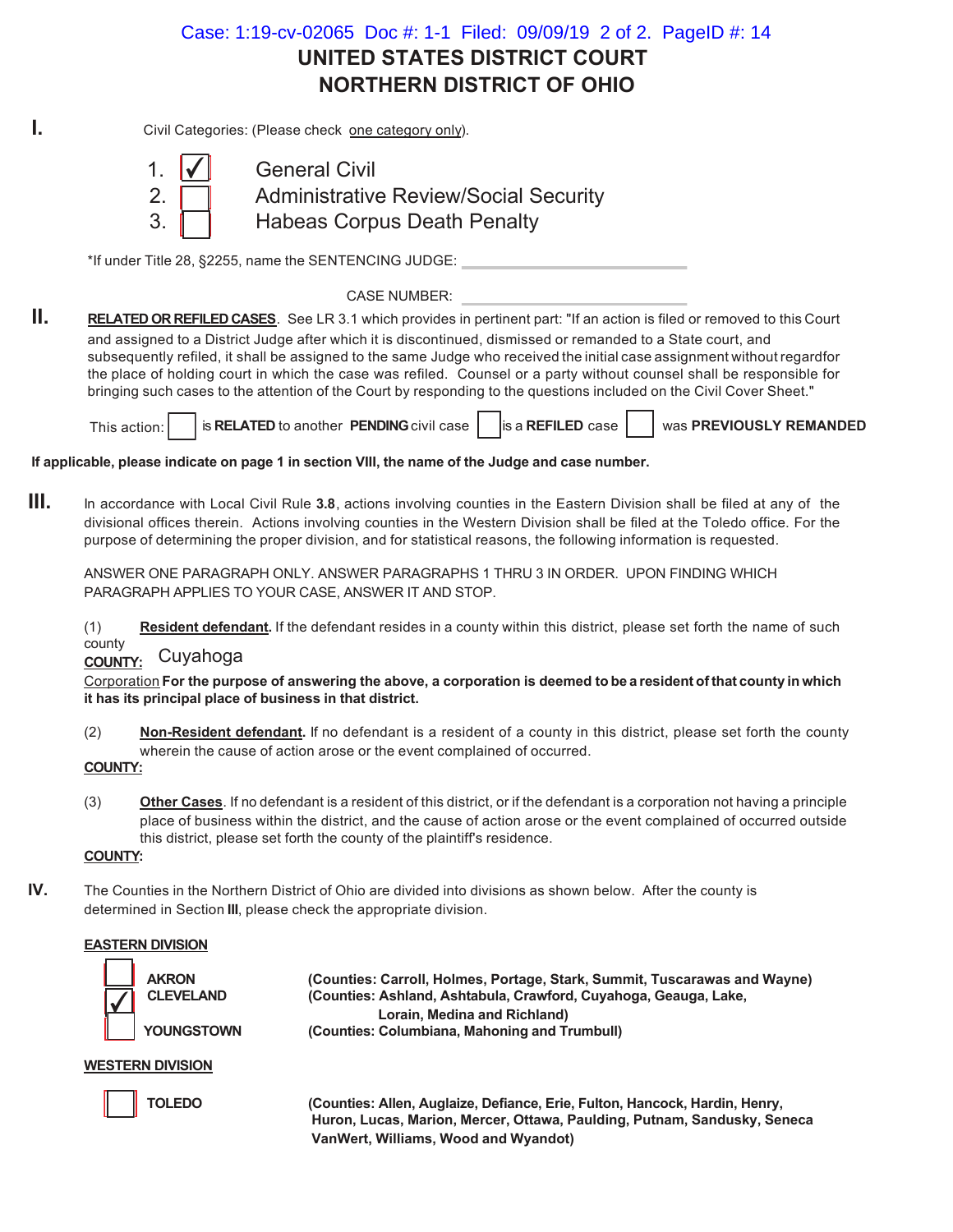Case: 1:19-cv-02065 Doc #: 1-2 Filed: 09/09/19 1 of 2. PageID #: 15

AO 440 (Rev. 12/09) Summons in a Civil Action

# UNITED STATES DISTRICT COURT

for the

Northern District of Ohio

| <b>SCOTT SOLARZ</b>  |  |
|----------------------|--|
| Plaintiff            |  |
| V.                   |  |
| JAMES GRAVEN, et al. |  |
| Defendant            |  |

Civil Action No.

**SUMMONS IN A CIVIL ACTION**

To: *(Defendant's name and address)* James Graven 26100 Bagley Road Olmsted Falls, OH 44138

A lawsuit has been filed against you.

Within 21 days after service of this summons on you (not counting the day you received it) — or 60 days if you are the United States or a United States agency, or an officer or employee of the United States described in Fed. R. Civ. P. 12 (a)(2) or  $(3)$  — you must serve on the plaintiff an answer to the attached complaint or a motion under Rule 12 of the Federal Rules of Civil Procedure. The answer or motion must be served on the plaintiff or plaintiff's attorney, whose name and address are: Avery Friedman

Avery Friedman & Associates 850 Euclid Avenue, Suite 701 Cleveland OH 44114

If you fail to respond, judgment by default will be entered against you for the relief demanded in the complaint. You also must file your answer or motion with the court.

*SANDY OPACICH, CLERK OF COURT*

Date:

*Signature of Clerk or Deputy Clerk*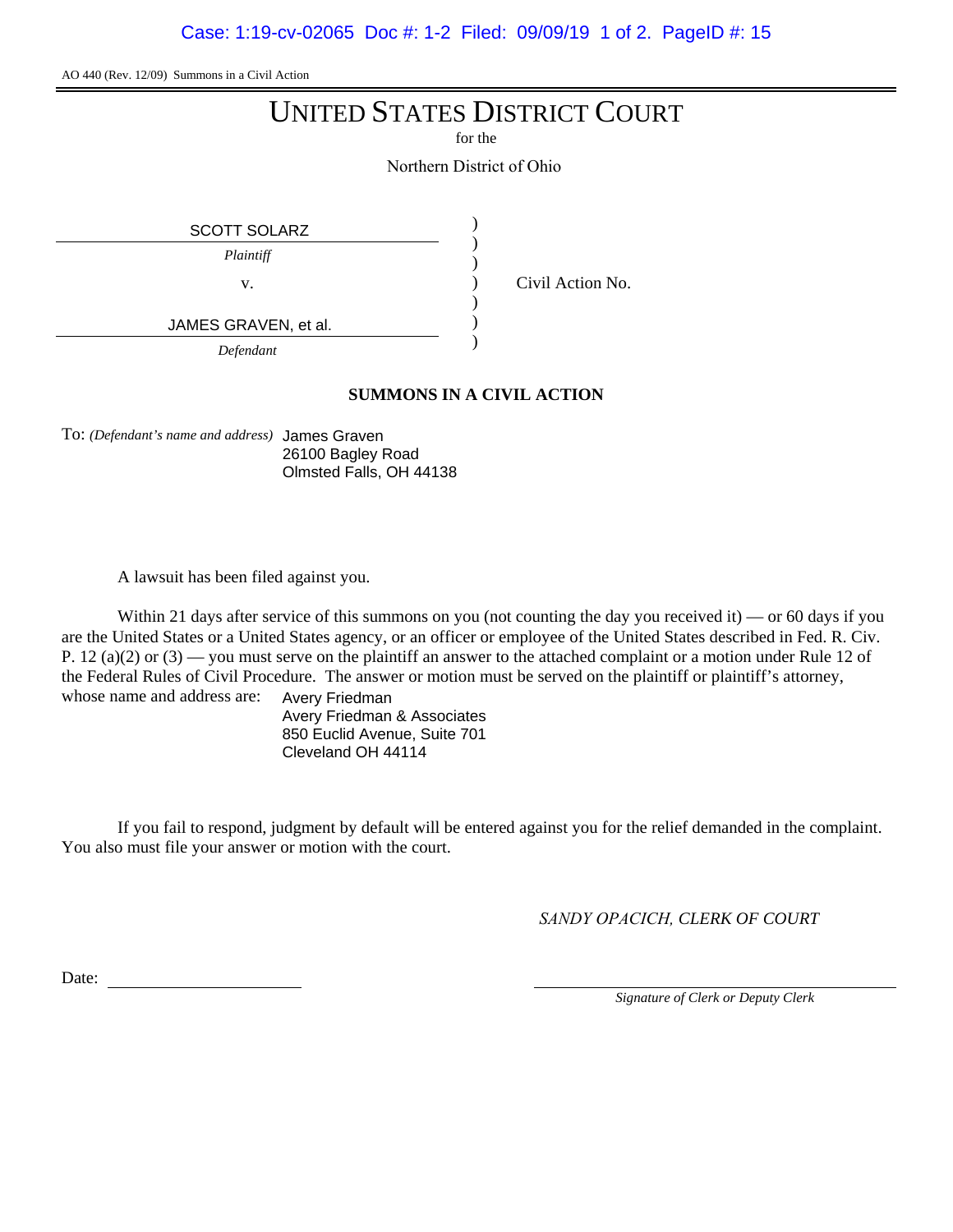AO 440 (Rev. 12/09) Summons in a Civil Action (Page 2)

Civil Action No.

#### **PROOF OF SERVICE**

### *(This section should not be filed with the court unless required by Fed. R. Civ. P. 4 (l))*

|       |                                                                                             | This summons for (name of individual and title, if any)             |                                                                                                                                                                                                                                                                                                                                                                                                                                                            |      |  |  |  |
|-------|---------------------------------------------------------------------------------------------|---------------------------------------------------------------------|------------------------------------------------------------------------------------------------------------------------------------------------------------------------------------------------------------------------------------------------------------------------------------------------------------------------------------------------------------------------------------------------------------------------------------------------------------|------|--|--|--|
|       | was received by me on (date)                                                                |                                                                     |                                                                                                                                                                                                                                                                                                                                                                                                                                                            |      |  |  |  |
|       |                                                                                             | $\Box$ I personally served the summons on the individual at (place) |                                                                                                                                                                                                                                                                                                                                                                                                                                                            |      |  |  |  |
|       |                                                                                             |                                                                     | on $(data)$                                                                                                                                                                                                                                                                                                                                                                                                                                                | ; or |  |  |  |
|       | $\Box$ I left the summons at the individual's residence or usual place of abode with (name) |                                                                     |                                                                                                                                                                                                                                                                                                                                                                                                                                                            |      |  |  |  |
|       |                                                                                             |                                                                     | , a person of suitable age and discretion who resides there,                                                                                                                                                                                                                                                                                                                                                                                               |      |  |  |  |
|       | $on$ (date)                                                                                 |                                                                     | , and mailed a copy to the individual's last known address; or                                                                                                                                                                                                                                                                                                                                                                                             |      |  |  |  |
|       | $\Box$ I served the summons on (name of individual)<br>, who is                             |                                                                     |                                                                                                                                                                                                                                                                                                                                                                                                                                                            |      |  |  |  |
|       |                                                                                             |                                                                     | designated by law to accept service of process on behalf of (name of organization)                                                                                                                                                                                                                                                                                                                                                                         |      |  |  |  |
|       |                                                                                             |                                                                     | $\frac{1}{\sqrt{1-\frac{1}{2}}}\left\{ \cos \left( \frac{1}{2} \cos \left( \frac{1}{2} \cos \left( \frac{1}{2} \cos \left( \frac{1}{2} \cos \left( \frac{1}{2} \cos \left( \frac{1}{2} \cos \left( \frac{1}{2} \cos \left( \frac{1}{2} \cos \left( \frac{1}{2} \cos \left( \frac{1}{2} \cos \left( \frac{1}{2} \cos \left( \frac{1}{2} \cos \left( \frac{1}{2} \cos \left( \frac{1}{2} \cos \left( \frac{1}{2} \cos \left( \frac{1}{2} \cos \left( \frac{$ | ; or |  |  |  |
|       | $\Box$ I returned the summons unexecuted because                                            | ; or<br><u> 1989 - Johann Stoff, Amerikaansk politiker (</u>        |                                                                                                                                                                                                                                                                                                                                                                                                                                                            |      |  |  |  |
|       | $\Box$ Other (specify):                                                                     |                                                                     |                                                                                                                                                                                                                                                                                                                                                                                                                                                            |      |  |  |  |
|       |                                                                                             |                                                                     |                                                                                                                                                                                                                                                                                                                                                                                                                                                            |      |  |  |  |
|       | My fees are \$                                                                              |                                                                     | for travel and $\$\$ for services, for a total of $\$\$                                                                                                                                                                                                                                                                                                                                                                                                    | 0.00 |  |  |  |
|       | I declare under penalty of perjury that this information is true.                           |                                                                     |                                                                                                                                                                                                                                                                                                                                                                                                                                                            |      |  |  |  |
| Date: |                                                                                             |                                                                     |                                                                                                                                                                                                                                                                                                                                                                                                                                                            |      |  |  |  |
|       |                                                                                             |                                                                     | Server's signature                                                                                                                                                                                                                                                                                                                                                                                                                                         |      |  |  |  |
|       |                                                                                             |                                                                     | Printed name and title                                                                                                                                                                                                                                                                                                                                                                                                                                     |      |  |  |  |
|       |                                                                                             |                                                                     |                                                                                                                                                                                                                                                                                                                                                                                                                                                            |      |  |  |  |

*Server's address*

Additional information regarding attempted service, etc: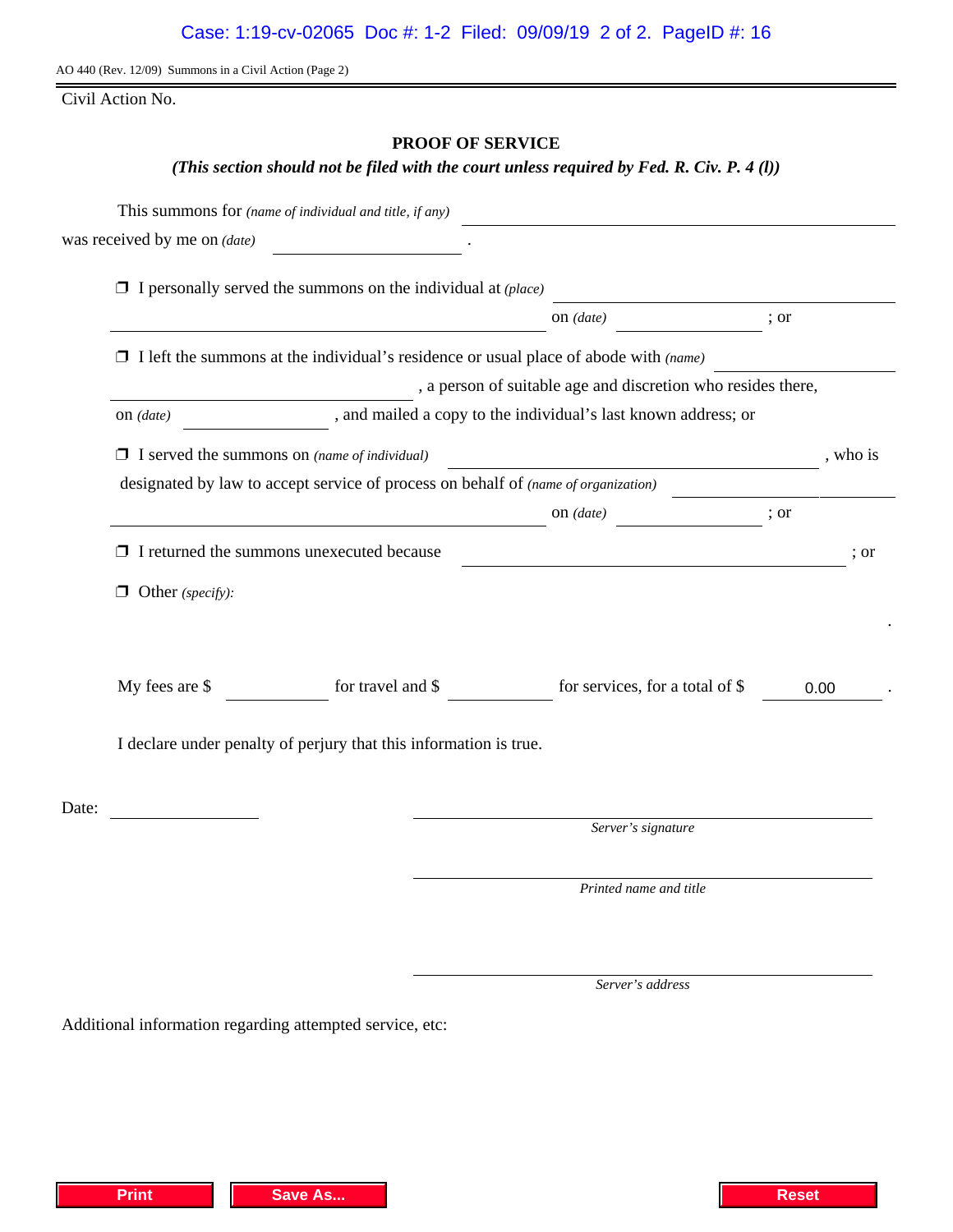Case: 1:19-cv-02065 Doc #: 1-3 Filed: 09/09/19 1 of 2. PageID #: 17

AO 440 (Rev. 12/09) Summons in a Civil Action

# UNITED STATES DISTRICT COURT

for the

Northern District of Ohio

| <b>SCOTT SOLARZ</b>  |  |
|----------------------|--|
| Plaintiff            |  |
| V.                   |  |
| JAMES GRAVEN, et al. |  |
| Defendant            |  |

Civil Action No.

**SUMMONS IN A CIVIL ACTION**

To: *(Defendant's name and address)* the City of Olmsted Falls 26100 Bagley Road Olmsted Falls, OH 44138

A lawsuit has been filed against you.

Within 21 days after service of this summons on you (not counting the day you received it) — or 60 days if you are the United States or a United States agency, or an officer or employee of the United States described in Fed. R. Civ. P. 12 (a)(2) or  $(3)$  — you must serve on the plaintiff an answer to the attached complaint or a motion under Rule 12 of the Federal Rules of Civil Procedure. The answer or motion must be served on the plaintiff or plaintiff's attorney, whose name and address are: Avery Friedman

> Avery Friedman & Associates 850 Euclid Avenue, Suite 701 Cleveland OH 44114

If you fail to respond, judgment by default will be entered against you for the relief demanded in the complaint. You also must file your answer or motion with the court.

*SANDY OPACICH, CLERK OF COURT*

Date:

*Signature of Clerk or Deputy Clerk*